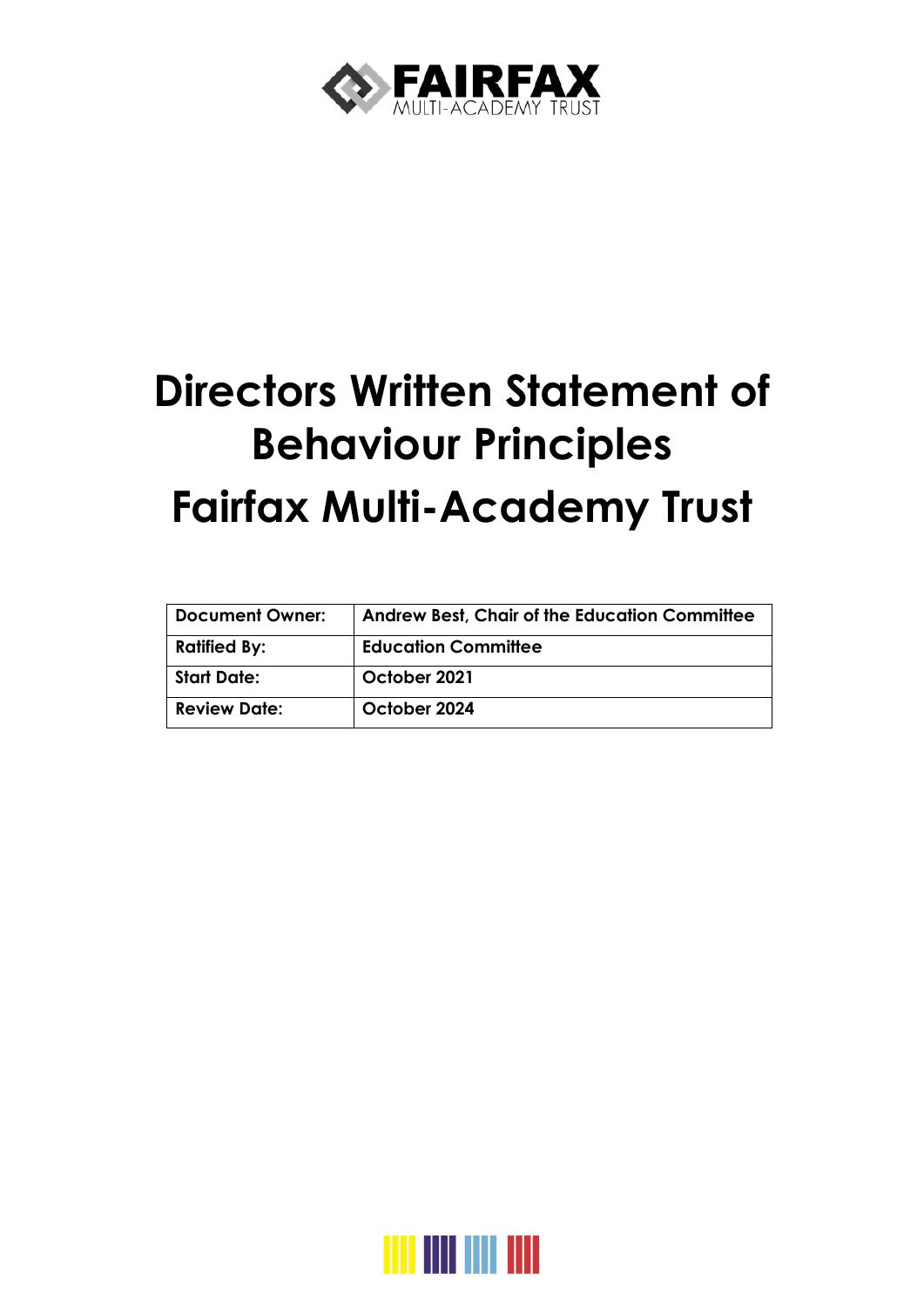

# **Directors' Written Statement of Behaviour Principles**

#### **Rationale and purpose.**

1. This Statement has been drawn up in accordance with the Education and Inspections Act, 2006, and DfE guidance (Behaviour and Discipline in Schools, 2014).

2. The purpose of the Statement is to provide guidance to Principal's in drawing up the behaviour policy of their academy so that it reflects the shared aspirations and beliefs of all stakeholders in the MAT; governors, staff, parents and students, as well as taking full account of law and guidance on behaviour matters. It is intended to help all academy staff to be aware of and understand the extent of their powers in respect of recognition and reward for good behaviour, discipline and sanctions for unacceptable behaviour and how to use them. Staff should be confident that they will always have the directors and associates support when following this guidance.

3. This is a statement of principles, not practice: it is the responsibility of the Principal to draw up the academy's behaviour policy, though the Principal must take account of these principles when formulating this policy. The Principal should also take account of the guidance in DfE publication Behaviour and Discipline in Schools: a guide for Headteachers and school staff (Feb 2014).

4. The Behaviour Policy is to be published on the Academy website and distributed to all members of staff via e-mail and available to all on request.

#### **Principles**

**High standards of behaviour:** The directors of FMAT believe that high standards of behaviour lie at the heart of successful schools which enables all of its students to make the best possible progress in all aspects of their school life and that all staff should be able to teach and promote good learning without interruption.

**The right to feel safe at all times:** All students, staff and visitors have the right to feel safe at all times in FMAT academies and be free from the effects of unacceptable behaviour. There should be mutual respect between all members of the FMAT Community and the policy should help to foster this.

**The Right to learn:** All student deserve the best possible education facilitated by their own and their fellow students good and engaged behaviour.

**Attitude to and Behaviour for learning:** Our academies will encourage positive relationships between teachers and students that facilitate outstanding attitudes to and behaviour for learning from our students. These attitudes to and behaviour for learning will be fostered beyond the school gates and within the community, particularly with parents.

**Inclusivity and Equality:** FMAT academies are inclusive establishments. All members of our community should be able to work or study, free from any form of



Page **2** of **5**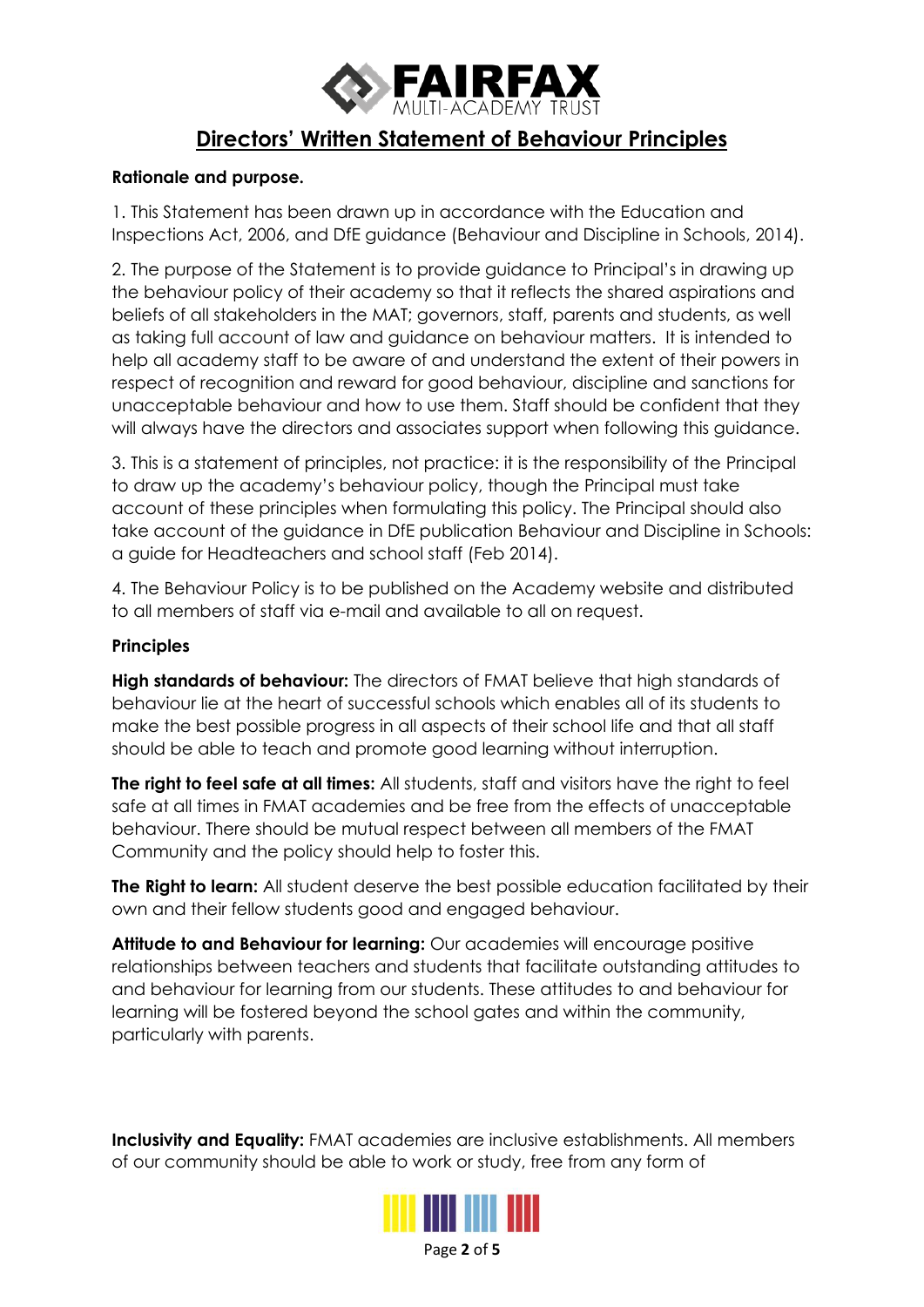

discrimination, harassment or bullying. (As laid down in the Equality Act, 2010). To this end all FMAT academies must have a clear and comprehensive Anti-bullying Statement that is known and understood by all, consistently applied and monitored for its effectiveness. Measures to protect students from bullying and discrimination as a result of gender, race, ability, sexual orientation or background should be clearly set out and regularly monitored for their effective implementation. The academy's legal duties under the Equality Act, 2010 in respect of safeguarding students with Special Educational Needs and all vulnerable students should be included in the Behaviour Policy.

**Emotional Health and Wellbeing:** The directors believe that the emotional health and wellbeing of all students and the staff at FMAT academies are important and procedures and practises should ensure this aspect is promoted and given importance.

## **Practice**

Whilst the directors recognise it is the Principal's responsibility to draw up the Academy Behaviour Policy, the following should be included:

**Home-Academy Agreement:** Parents/carers should be encouraged and helped to support their children's education, just as the students should be helped to understand their responsibilities during their time within the Academy. The responsibilities of students, parents/carers and Academy staff with respect to student's behaviour must be covered in the 'Home-Academy Agreement' which students and parents/carers must be asked to sign when a child joins the Academy.

**Code of Conduct:** The Code of Conduct should be clearly stated in the Behaviour Policy. These should set out expected standards of behaviour, should be displayed in all classrooms and other, relevant parts of the Academy and shared with and explained to all students. The directors expect the rules to be consistently applied by all staff.

**Reward and Recognition:** The directors would like to see a wide range of rewards consistently and fairly applied in such a way as to encourage and reward good behaviour in the classroom and elsewhere. These should be made clear in the Behaviour Policy.

**Racism/Racist bullying:** Racism/Racist bullying in schools can range from illconsidered remarks, which are not intended to be hurtful, to deliberate physical attacks causing serious injury. Racism/Racist bullying can be identified by the motivation of the antagonist/bully, the language used, and/or by the fact that victims are singled out because of the colour of their skin, the way they talk, their ethnic grouping or by their religious or cultural practices. FMAT actively encourages it's students and staff to understand, embrace and celebrate their diversity. Bullying or abuse of anyone because of their race will not be tolerated, and any reports of such behaviour are swiftly and rigorously investigated in line with the Academy's current reporting, recording and resolution protocols. The bullying log is regularly reviewed by the pastoral leads, DSL's and safeguarding director and associates. FMAT Academies will always seek restorative outcomes for any cases of bullying



Page **3** of **5**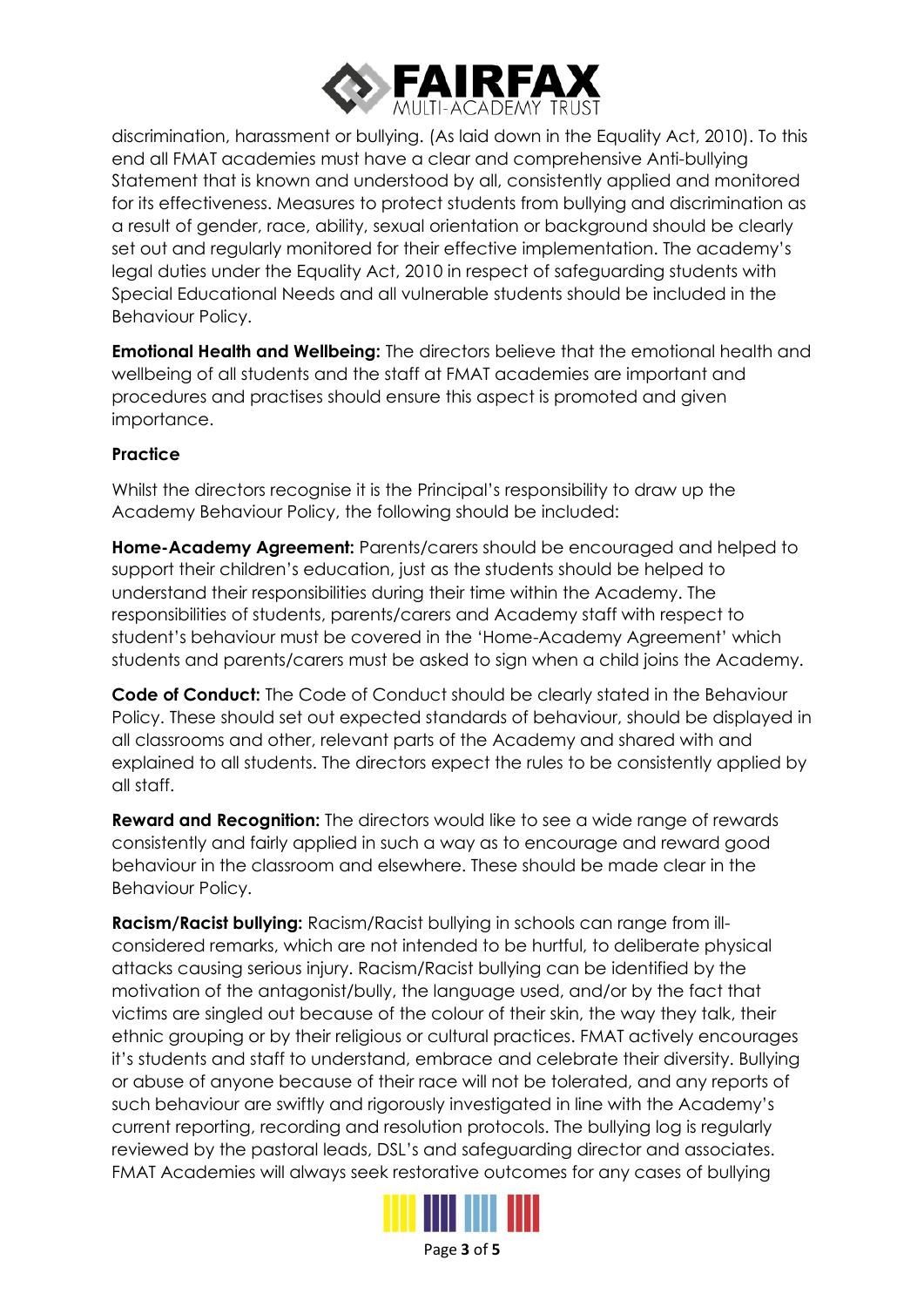

including: 1:1 and small group mediation, working with parents and students, referral to Police Youth Liaison Officer, raising awareness and promoting positive relationships through PSHE programmes. Sanctions taken against perpetrators of bullying in any form will be in line with an individual Academy Behaviour Policy.

**Homophobic/Transphobic bullying:** Homophobic/Transphobic bullying in schools can range from ill-considered remarks, which are not intended to be hurtful, to deliberate physical attacks causing serious injury. Homophobic/Transphobic bullying can be identified by the motivation of the antagonist/bully, the language used, and/or by the fact that victims are singled out because of their sexuality, assumed sexuality, gender identity, assumed gender identity or gender expression. FMAT encourages its students and staff to understand diversity. Bullying or abuse of anyone will not be tolerated, and any reports of such behaviour are swiftly and rigorously investigated in line with the academy's current reporting, recording and resolution protocols. The bullying log is regularly reviewed by the pastoral leads, DSL's and the safeguarding director and associates. FMAT will always seek restorative outcomes for any cases of bullying including: 1:1 and small group mediation, working with parents and students, referral to Police Youth Liaison Officer, raising awareness and promoting positive relationships through the PSHE curriculum. Sanctions taken against perpetrators of bullying in any form will be in line with each Academy Behaviour Policy.

**Sexual Harassment:** Sexual harassment can range from ill-considered remarks, which are not intended to be hurtful, to deliberate attacks which can be physical, verbal or written. Sexual harassment can be identified by the motivation of the antagonist, the language used, and/or by the fact that victims are singled out because of their gender identity, assumed gender identity or gender expression. FMAT encourages its students and staff to understand diversity. Harassment or abuse of anyone will not be tolerated, and any reports of such behaviour are swiftly and rigorously investigated in line with the academy's current reporting, recording and resolution protocols. The log of such incidents is regularly reviewed by the pastoral leads, DSL's and the safeguarding director and associates. FMAT will always seek restorative outcomes for any cases of harassment including: 1:1 and small group mediation, working with parents and students, referral to Police Youth Liaison Officer, raising awareness and promoting positive relationships through the PSHE curriculum. Sanctions taken against perpetrators of harassment/abuse in any form will be in line with each Academy Behaviour Policy.

## **Sanctions for the breaches of the Code of Conduct:**

Sanctions for unacceptable/poor behaviour should be known and understood by all staff and students and consistently applied. The range of sanctions should be described in the Behaviour Policy so that students, staff and parents can understand how and when these are applied. The directors strongly feel that exclusions, particularly those that are permanent, must be used only as a very last resort.

The policy should also include the following in some detail: